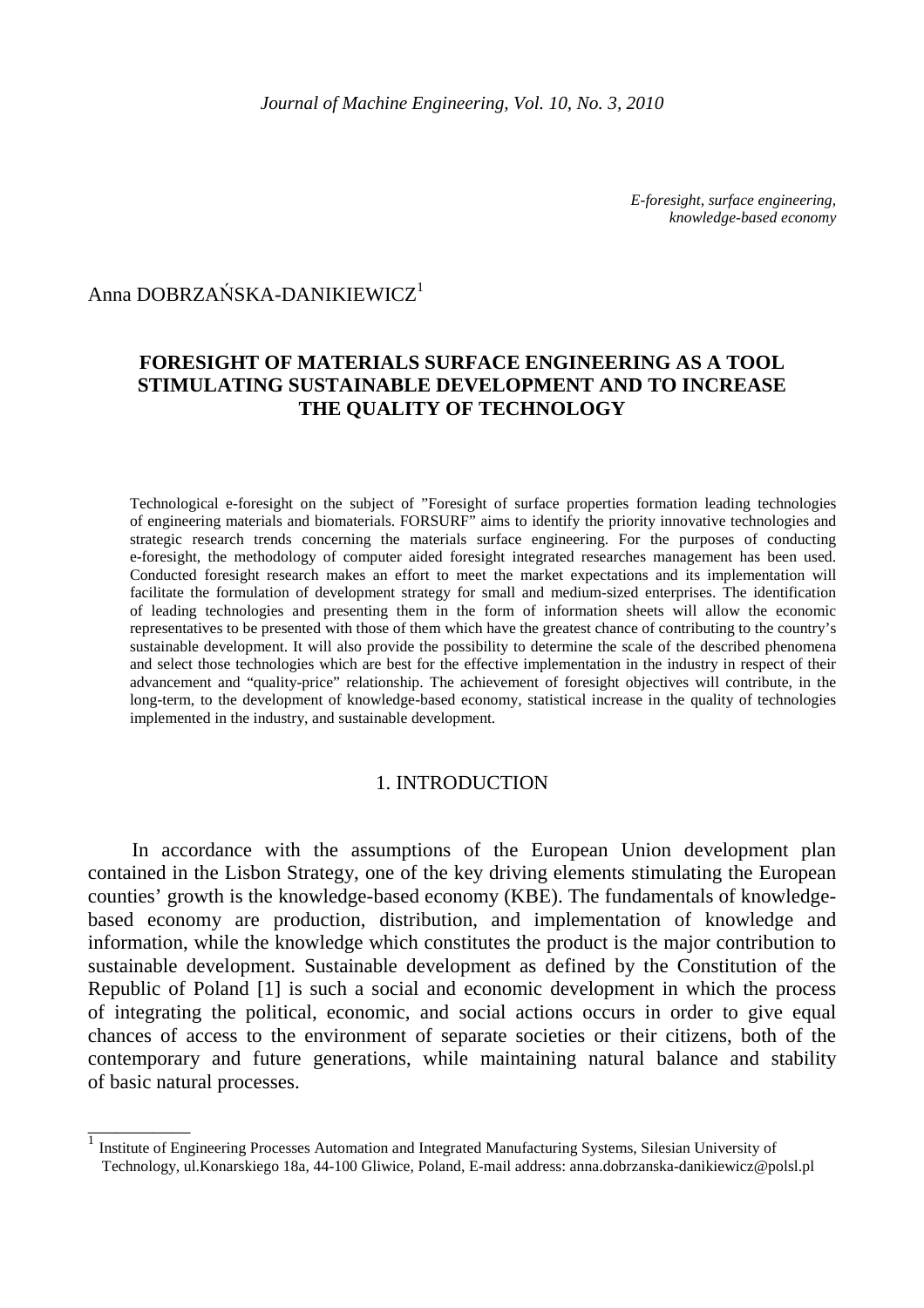Having in mind the economic crisis and associated distressing experience of numerous developed countries such as the United States, Island, Greece, Ireland, and taking into consideration a well-known proverb "Only a fool learns from his own mistakes; the wise man learns from the mistakes of others" it is necessary to do everything possible to make use of the available potential. Therefore, it becomes justifiable to seek scientific prediction and shape the future thus departing as far as possible from inefficient and risky trial and error method which may quickly result in wasting the achievements of previous generations. In this view, it becomes essential to orientate scientific research as a priority towards the most promising scientific domains and disciplines which may have a significant impact on a fast technological and economic development of the country, information society development, and knowledge-based economy building. Furthermore, attention should be paid to provide the possibility of using the conducted research in practice rationally and creating preferences for it in the scope of budgetary resources allotment. The achievement of such defined objectives is possible using the e-foresight methodology.

## 2**.** MATERIALS ENGINEERING AND MATERIALS SURFACE ENGINEERING VERSUS ECONOMIC TRENDS

 The difficult task of classifying scientific domains and disciplines was undertaken for the first time by Auguste Compte in the positivist period. The outcome of his work has obviously lost much of its relevance as various new and more advanced domains and disciplines have been created since that time, particularly at the interdisciplinary meeting of those traditional ones. In the 50s of the last century, as a consequence of development of metal sciences and many other areas of science and technology connected with various groups of materials useful in practice, materials science was created as a basic domain and related engineering science as the engineering knowledge applied in industrial practice. It is worth noting that throughout history a substantial or often leap technological progress was determined by the availability of new technical and, later on, engineering materials, which determined the life quality improvement [2].

#### 2.1. MATERIALS ENGINEERING SIGNIFICANCE

Materials engineering development is one of the most important science and technology development areas in the contemporary world. It is also one of the key elements of science, science and technology as well as innovative policy of Poland in the context of knowledge-based economy. According to forecasts, within next 20 years the following groups of materials will be developing at the highest pace among all advanced engineering materials [3]:

- Nanomaterials characterised by particularly fine structure which provides so far unlooked-for mechanical as well as chemical and physical properties.
- Biomaterials including biomimetic materials and/or materials allowing to replace natural tissues or human organs either directly or with the use of properly designed appliances.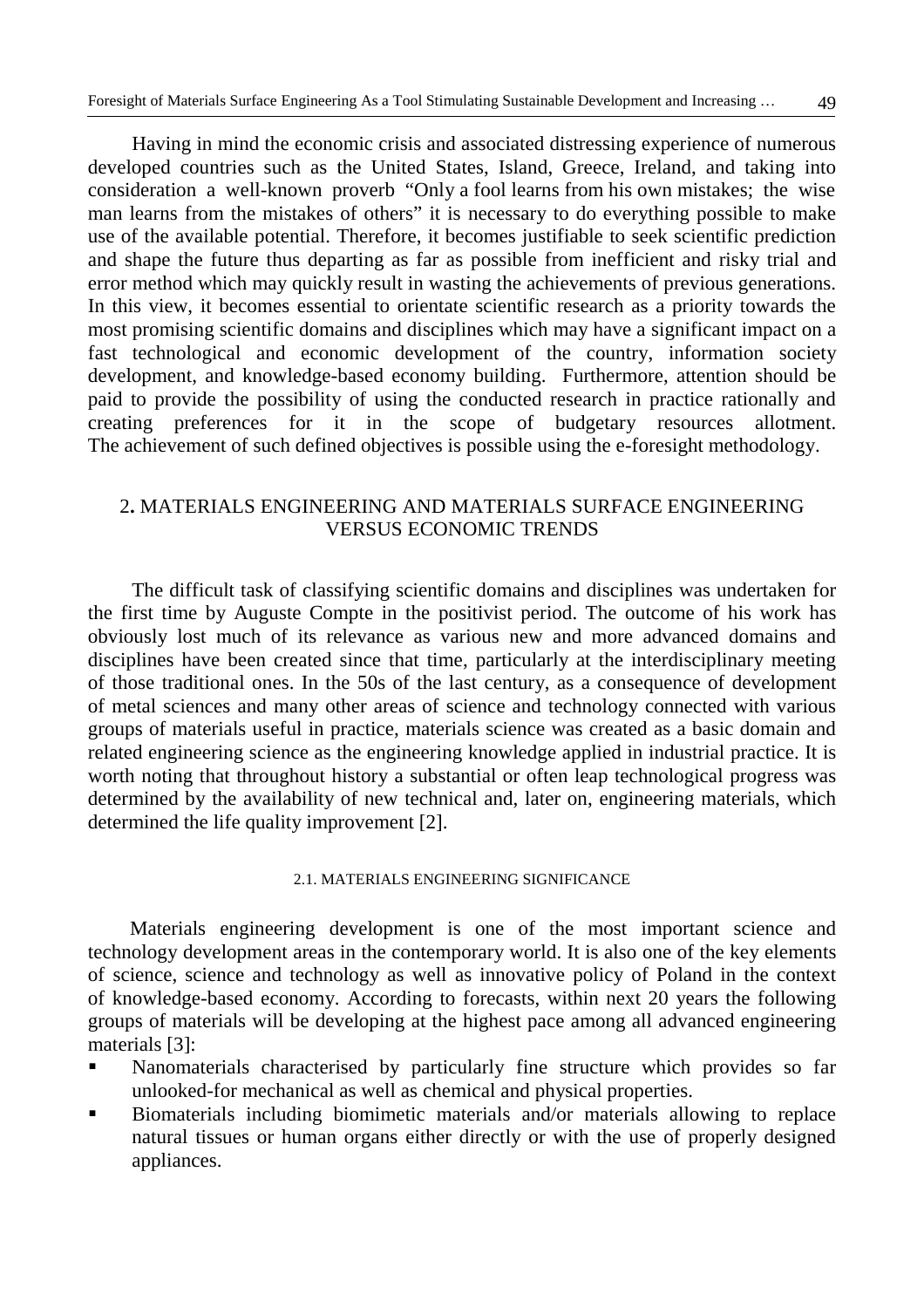- Infomaterials which are the most advanced group of intelligent and self-organizing materials.
- Light metal alloys which are of particular significance next to composite materials for the modern means of transport design and operation.
- Functionally and tool graded materials in which the chemical constitution, phase composition, and structure or arrangement of atoms changes gradually along with their position (in a continuous or discrete manner).

Among the basic European Union's programmes and initiatives implemented within the framework of international cooperation for the achievement of the mentioned condition, the one which is most important is the European Community's  $7<sup>th</sup>$  Framework Programme 2007 to 2013 (FP7) for research, technological development and implementations. The scope of the detailed programme *CAPACITIES* in FP7 is of considerable significance for the European Union's competitiveness and maintenance of productive potential, essential enhancement of industrial research, and implementation of new solutions to improve the current productive potential. The detailed programme *IDEAS* in FP7 intends to support the most creative, interdisciplinary scientific frontier research. The drivers behind new technologies development, specified by the European Commission, include pressure on developing new technologies, intensifying demand for new materials and manufacturing processes, and implementing the sustainable development principles. Innovative effects and associated competitiveness of product manufacturers on the international markets are obviously dependent on integration of different advanced domains of science and technology and achievement of synergistic effects in the development of new technologies, including materials technologies and these connected with the engineering materials surface structure and properties formation. The area concerning the substance of research specified in FP7 related to the main line of development of materials engineering and production methods is covered by the subject *"Nanosciences, nanotechnologies, materials and new production technologies"* of the detailed programme *COOPERATION* in FP7 and it fits well into the European policy of building competitive Europe.

The results of research conducted as part of the Europe's technological Foresight in the 5<sup>th</sup> and 6<sup>th</sup> European Community Framework Programme and announced in the reports on implementation of the projects *The Future of Manufacturing in Europe (FutMan)* and *Manufacturing Visions The Futures Project (ManVis*) have been used in order to define the detailed assumptions of FP7 in the scope of materials and production methods. The generalisation of the results of European Foresight research on different new materials and different technologies is to anticipate the production of materials with properties demanded by product users [4].

The most important of the selected future trends include: development of new engineering materials for expected applications, simplification of engineering materials production processes, and alternative opportunities for new production processes development in respect of new engineering materials. Among the methods of accomplishing the anticipated trends one can distinguish:

 specialisation which means improving current materials technologies by acquiring one of their basic functions,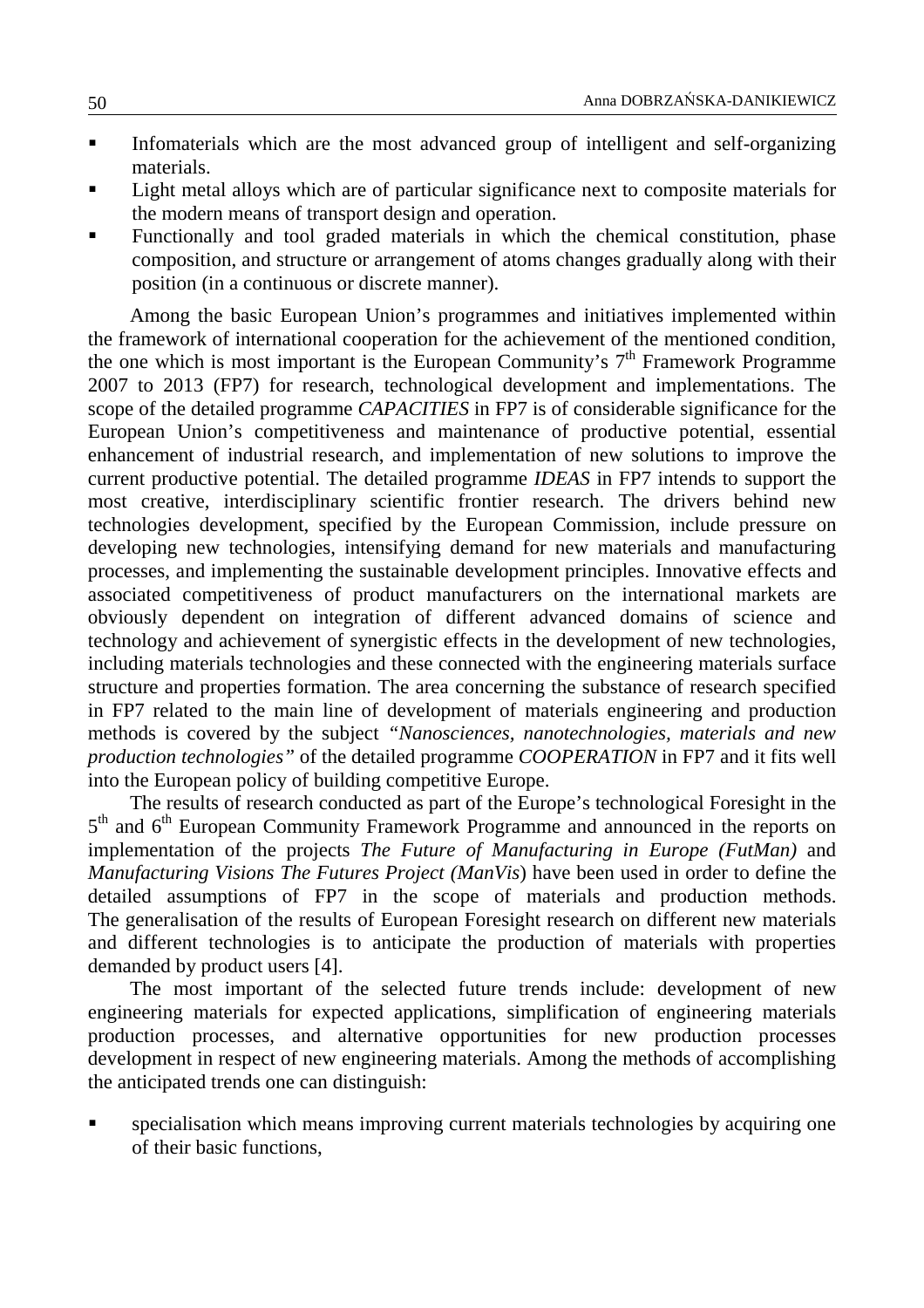- convergence which means obtaining the intended functional properties by associating different types of engineering materials,
- integration which means producing multi-function materials using knowledge of multiple scientific and technological domains in order to meet the users' and materials producers' requirements.

One of the most important tendencies observed recently in relation to engineering materials and biomaterials is the necessity of producing them on demand, which arises more and more often, in order to meet the complex set of specific requirements defined by the customer. In other words, the materials with properties demanded by the customer are produced. It changes the method of materials designing in general and the product material designing. At present, materials with properly formed structure guaranteeing the required set of physical and chemical properties have to be provided on demand of product manufacturers. This approach replaces traditional choice-making [5],[6] based on the supplied materials with the offered structure and properties, choice of material which is closest to the expectations, however, which does not meet them whatsoever, thus being the choice of a lesser evil. The current tendencies force therefore the classification of engineering materials in respect of their functional characteristics. In this view, the type, and especially the chemical constitution of the material used, is of a minor importance (which the materials engineers, and especially metallurgists, were used to for tens of years), while **product functionality gains greater importance**. At present, the materials engineers participate in the product designing process, and the product manufacturers have to meet the imposed requirements as the effect of multi-criteria optimization of structure, properties, mass, product manufacturing and use costs, as well as ecological compatibility with natural environment, etc. It is therefore fundamental to make a change in the assessment of engineering materials role as they can no longer be perceived as the materials in themselves of sought applications, and the new engineering materials market can no longer be the manufacturer's market. Offering materials which are currently in stock regardless the users' needs is out of question now. The manufacturers' market has ended irretrievably. The new engineering materials and production processes are subjected to the customer's needs and product functional features. The production of materials which satisfy the needs of market product manufacturers in due time and place is the priority of new materials technologies and production processes as they are:

- complementary base technologies used to improve the existing solutions,
- **alternative technologies applying synergy of various solutions,**
- original technologies aiming at developing new solutions.

### 2.2. MATERIALS SURFACE ENGINEERING SIGNIFICANCE

It is hard to undermine the significance of engineering materials development, which constitutes at present one of the most important elements of science, science and technology, and innovative policy of Poland within the framework of knowledge-based economy. When considering this issue it should be noted that the functional properties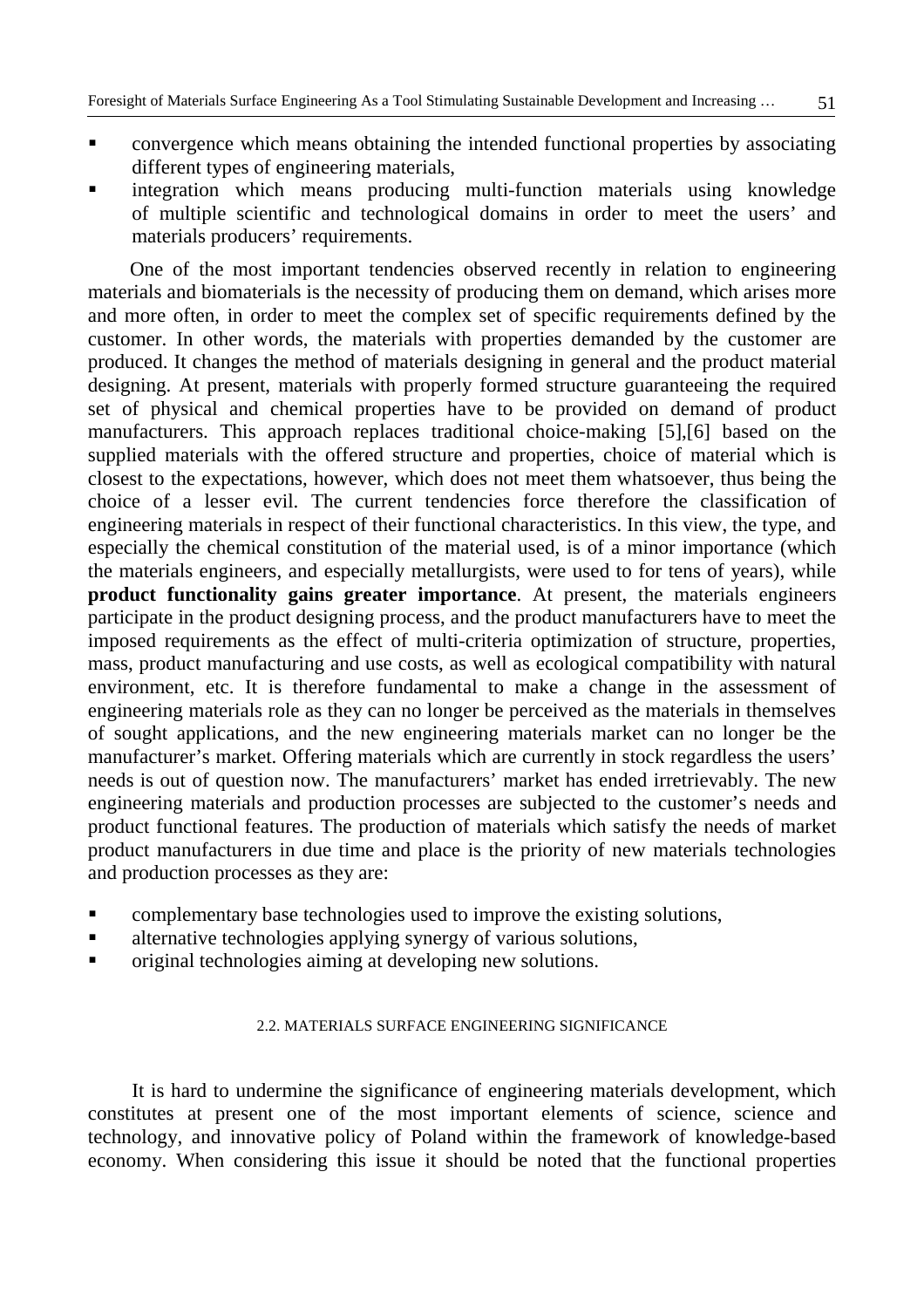of many products and their elements depend not only on the possibility of transferring the mechanical load through the entire cross section of the element made of applied material or on its physical and chemical properties. These properties very often depend also, or mainly, on the surface layer structure and properties. As a result of proper selection of element's material together with its structure and properties formation processes as well as surface layer type and technology, which guarantee required functional properties, it is possible to put together the manufactured element's core and surface layer properties in the most favourable manner. Materials surface engineering constitutes thereby an extremely important element of the materials engineering in a broad sense, and as such it deserves to be analysed separately and thoroughly.

It is worth noting that materials surface engineering, including surface treatment and coating, is one of the most dynamically developing economic sectors in many technologically advanced countries. As an example, according to reference data of 2008, 8-10% of German economy was accomplished in this very industrial sector. Thus, an assumption can be made that an analogous phenomenon will soon occur in a rapidly developing Polish economy. Surface treatment and coating in its wide context are carried out in almost each manufacturing sectors of industry including the automotive, machine building, tool construction, mechatronic, metallurgical, electrotechnical, electronic, plastics, aircraft, medical equipment, sanitary devices, jewellery, precision, construction, and other industries. Engineering materials and biomaterials surface engineering is undoubtedly one of those domains which are promising to the future and its development can be a key contribution to the country's economic growth.

In a long time horizon, the Polish enterprises, following the example of the countries operating within the so-called old European Union, should put pressure on constant development of advanced manufacturing technologies and search for innovative solutions in order to achieve production which will respond in a flexible manner to continuous change in the customers' preferences. The level of technological novelties implementation and increased quality of applied technologies within this scope is definitely unsatisfactory, especially of small and medium-sized enterprises (SMEs). The SMEs' expenditures on development are inconsiderable thus a need arises to chart the course of action for them, which will positively contribute to their market success. This development should be based on the achievements of the research and development spheres, whose fundamental research direction should be coincident with the development directions of companies, resulting from the opportunities created by environment. It becomes therefore necessary to achieve statistical increase in the quality of technologies implemented in the Polish industry. Examined issue does not concern solely the cutting edge technologies applied by model enterprises which are often referred to when discussing new technologies. It is much more important to focus on the critical need of increasing the technology implementation average level by statistical majority of manufacturers. It is crucial for the quality and stability of a statistical majority of products launched into the market and it substantially determines competitiveness of the country's economy. In the view of the quoted arguments it should be concluded that the problem under discussion is of a great economic significance.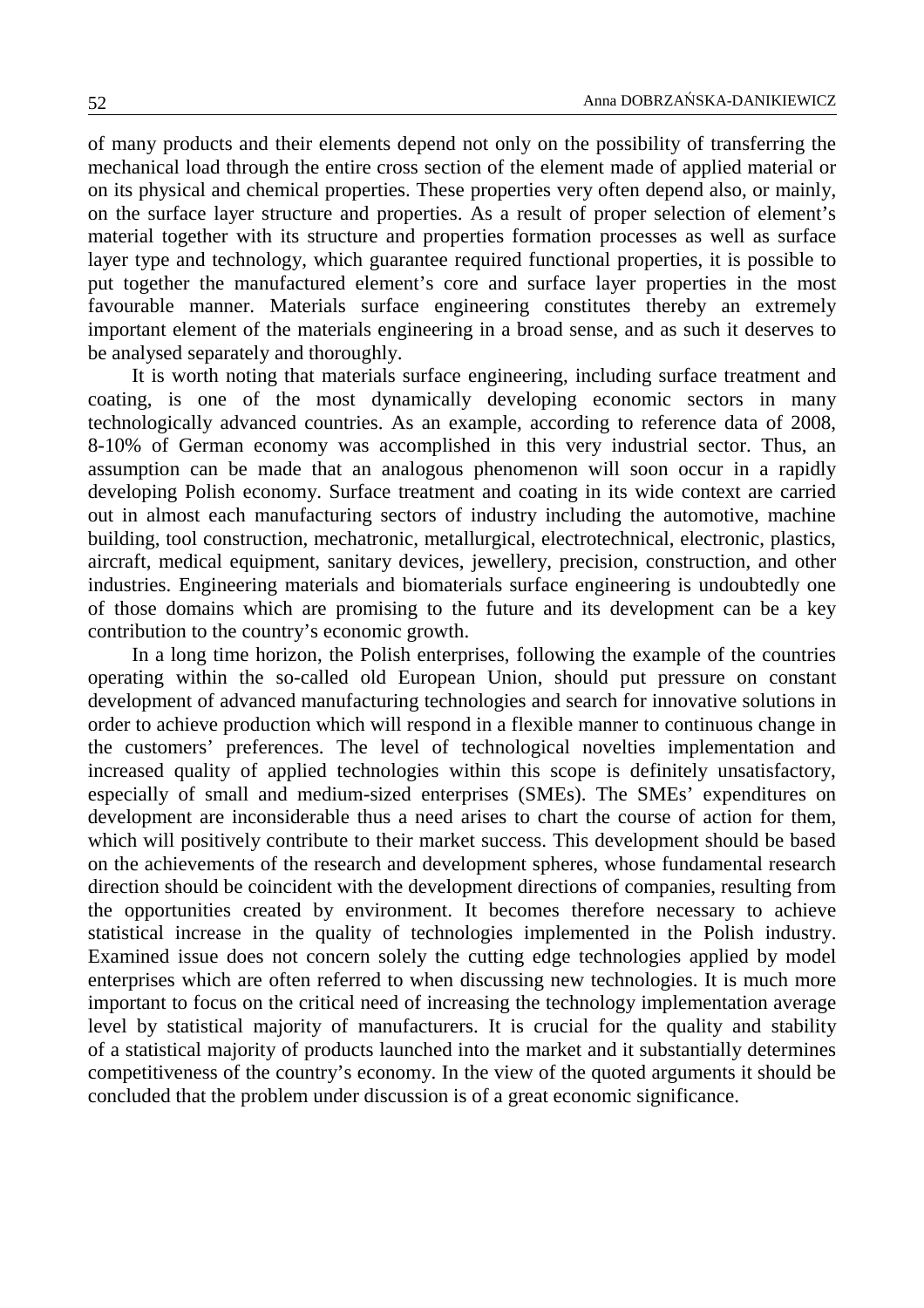#### 3. FORSURF PROJECT

The response to a strong interest of the national and foreign scientific, industrial, and public administration environments in the extremely important and promising issues of materials surface engineering in its broad context is the project on the subject of "Foresight of surface properties formation leading technologies of engineering materials and biomaterials FORSURF". The interest in this subject has been confirmed by the fact that the project has been awarded the European Union funding from financial resources of European Regional Development Fund (85%) and the Polish Ministry of Science and Higher Education (15%). The FORSURF project assumptions are based on the Innovative Economy Operational Programme 2007-2013 (IE OP), and are mainly treated in *Sub-action 1.1.1. Research projects using the foresight method* which is part of the *Action 1.1. Support for scientific research for establishment of a knowledge-based economy*, which in turn is a component of *Priority axis 1. Research and development of modern technologies*. **The main objective of the FORSURF project** is to identify the priority innovative technologies and strategic research trends in the scope of engineering materials and biomaterials surface structure and properties formations methods whose development in the country will beof key importance within next 20 years. The achievement of the project main objective will contribute to the achievement of **general objective**, which is to increase innovation and competitiveness of the Polish economy through a closer cooperation between the research and development (R&D) spheres and economy, and in particular through the adaptation of the research work subject matter to the current and actual demand of industrial enterprises and increasing the involvement of national enterprises in proinnovative activities which will contribute to the increase in receptivity to innovation and absorption of pro-innovative activities funding in economy [7].

#### 3.1. PRAGMATIC SIGNIFICANCE OF FORSURF PROJECT

The FORSURF project makes an effort to meet the market expectations. The achievement of its objectives will facilitate the formulation of development strategy for small entities operating in an increasingly competitive and globalised economy. The project objectives will also guarantee the achievement of a high technological level by manufacturers and high research funding effectiveness in the discussed scope. Information about surface structure and properties formation technologies of separate engineering materials groups and their desirable development as well as the categories of products for which the state of the art technologies should be applied will be useful for decisions making regarding the research funding and development of innovative solutions within this area. The identification of leading technologies and presenting them in the form of information sheets will allow the economic representatives to be presented with those of them which have the greatest chance of contributing to the country's sustainable development. It will also provide the possibility to determine the scale of the described phenomena and select those technologies which are best for the effective implementation in the industry in respect of their advancement and "quality-price" relationship. The realisation of the project will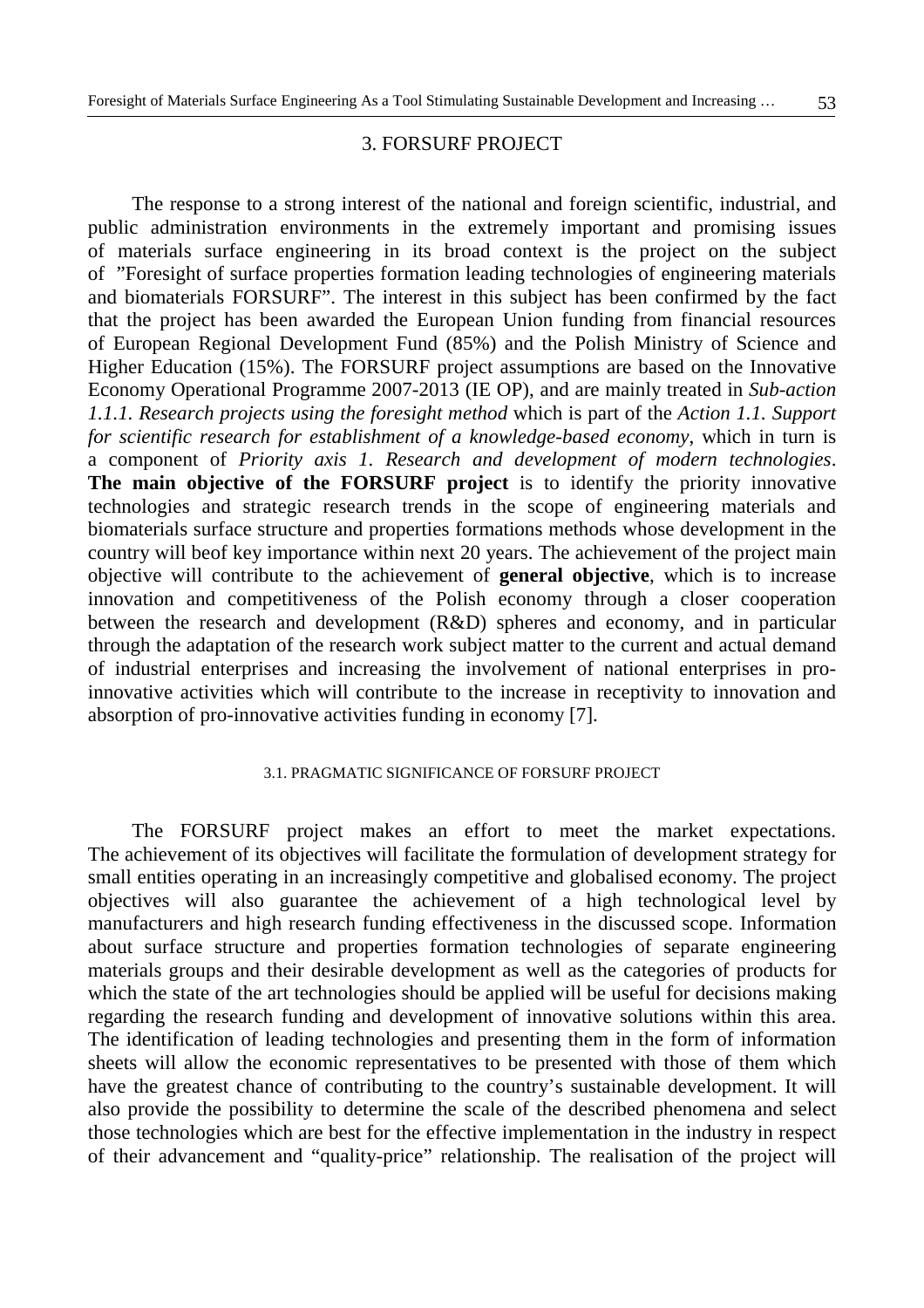contribute to directing the scientific research as a priority towards the scientific domains and disciplines which may significantly influence a fast development of the country's civilization and economy and building the knowledge-based economy, as well as to rational use of research in practice and creating preferences for it in the scope of budgetary resources allotment which gains particular significance in the crisis conditions. Scientific prediction and shaping of the future will allow the existing potential to be used properly and effectively, departing as far as possible from inefficient and risky trial and error method which may quickly result in wasting the achievements of previous generations as it took place in recent years in such countries as the United States, Island, Greece, or Ireland.

The identification of priority innovative technologies concerning the engineering materials and biomaterials surface structure and properties formation will allow directing the increase in the Polish production enterprises' innovation and contribute to the country's sustainable development. Charting the strategic research trends in the scope of foresight will allow increasing the significance of the Polish science in the economy and will positively influence the competitiveness level of the Polish research in the scope of technical science in the EU and in the world. Pro-innovative direction of the national scientific research and Polish enterprises activities will be a key contribution to increasing the percentage of innovative products in the national economy, thus providing the possibility of creating numerous new, permanent jobs connected with the knowledge-based economy building. Conducted foresight will be an important source of diagnosis for the key scientific, technological, economic, and ecological problems and will be a tool for the forecasts and decisions taken by the state authorities for science, business environment, and public administration institutions.

One of the FORSURF project results is the public debate concerning priority innovative technologies of materials surface engineering and strategic research trends of key significance for the country within next 20 years in the scope of the analysed research field. Subjecting the FORSURF project results to public consultations allows making better use of the process and facilitates indicating the scenarios of future events responding to the existing needs in the best way. Public consultations are to create the feeling of participation and involvement of participants, maximize the decision-making process effectiveness and accuracy, as well as win social approval for decisions resulting from the project implementation. All of the opinions provided during online public consultations will be taken into account upon formulation of the final project results. The initiated and stimulated public debate aiming at disseminating the project results across environments interested in the taken up e-foresight FORSURF subject matter is to contribute to yet closer cooperation between the research and scientific spheres and economy and stimulation of personnel flow between those groups, which also constitutes the pragmatic consequence of activities carried out within the framework of the project, resulting in the improvement of competitive situation of economy and Polish science compared to other European and world countries.

### 3.2. FORSURF PROJECT SUBJECT AREAS

Two **research fields** have been distinguished within the framework of the FORSURF project, which have been divided into smaller subject areas. The first research field of **M**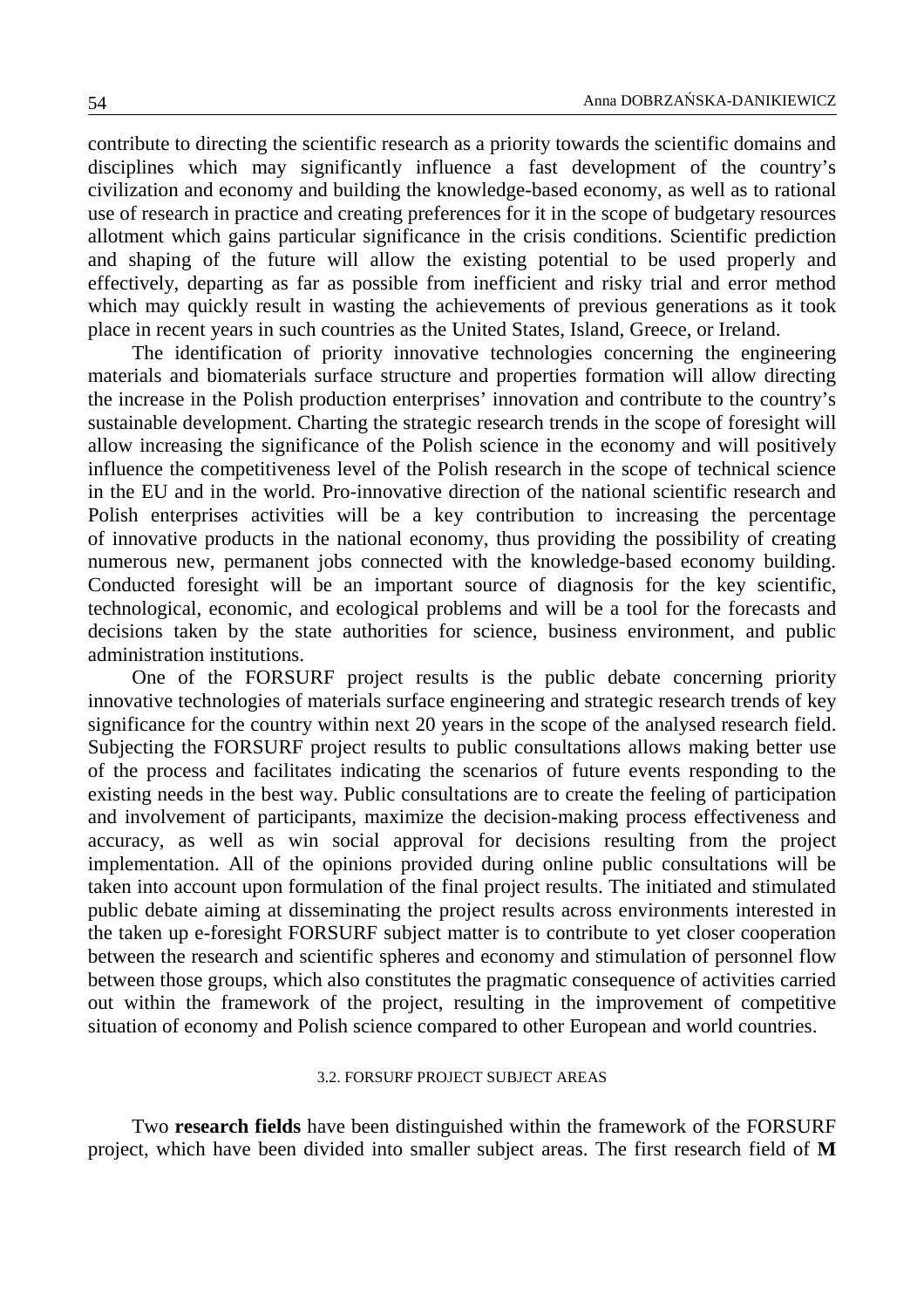symbol (MANUFACTURING) reflects the manufacturer's point of view and encompasses the manufacturing processes determined by the state of knowledge and machinery park productive capacities. The following detailed subject areas have been distinguished within the research field (M):

- M1. Laser technologies in surface engineering.
- M2. PVD/CVD technologies.
- M3. Thermochemical technologies.
- M4. Other technologies in surface engineering.
- M5. Polymers surface treatment.
- M6. Modelling and computer adding in surface engineering.
- M7. The impact of wear conditions on engineering materials surface properties.

The other research field of **P** symbol (PRODUCT) is determined by expected functional properties resulting from the customer's needs, and it focuses on the product and the material it was made of. The following detailed subject areas have been distinguished within the research field (P):

- P1. Surface engineering of biomaterials.
- P2. Surface engineering of structural metallic materials.
- P3. Surface engineering of structural non-metallic materials.
- P4. Surface engineering of tool materials.
- P5. Surface engineering of functional materials.
- P6. Surface engineering of nanomaterials.
- P7. Surface engineering of polymeric materials.

Generally, within the FORSURF project framework, 14 subject areas are analysed. Around 500 technologies have been analysed at the initial stage of research, 150 of which have been qualified for detailed analysis. Three survey iterations will be conducted within the framework of the project which will be addressed to top-class experts selected from the scientific, business, and public administration environments. It has been planned that 210 filled in surveys will be obtained in each of three foresight research iterations – 630 in total. With such a large assumed scale of the conducted research it has become justifiable to search for the methods which would streamline the process of carrying it out. The necessity has therefore arisen to develop methodology and information technology which would arrange, streamline, and modernize the conducted foresight research. **This is how the e-foresight idea emerged.**

# 4. E-FORESIGHT

Both literature study [8-10] and everyday observation of contemporary world, possible thanks to commonly available modern information technologies, allowed distinguishing leading trends which significantly determine the way in which the contemporary world works:

aspirations to computerize and automate the increasing number of domains of life,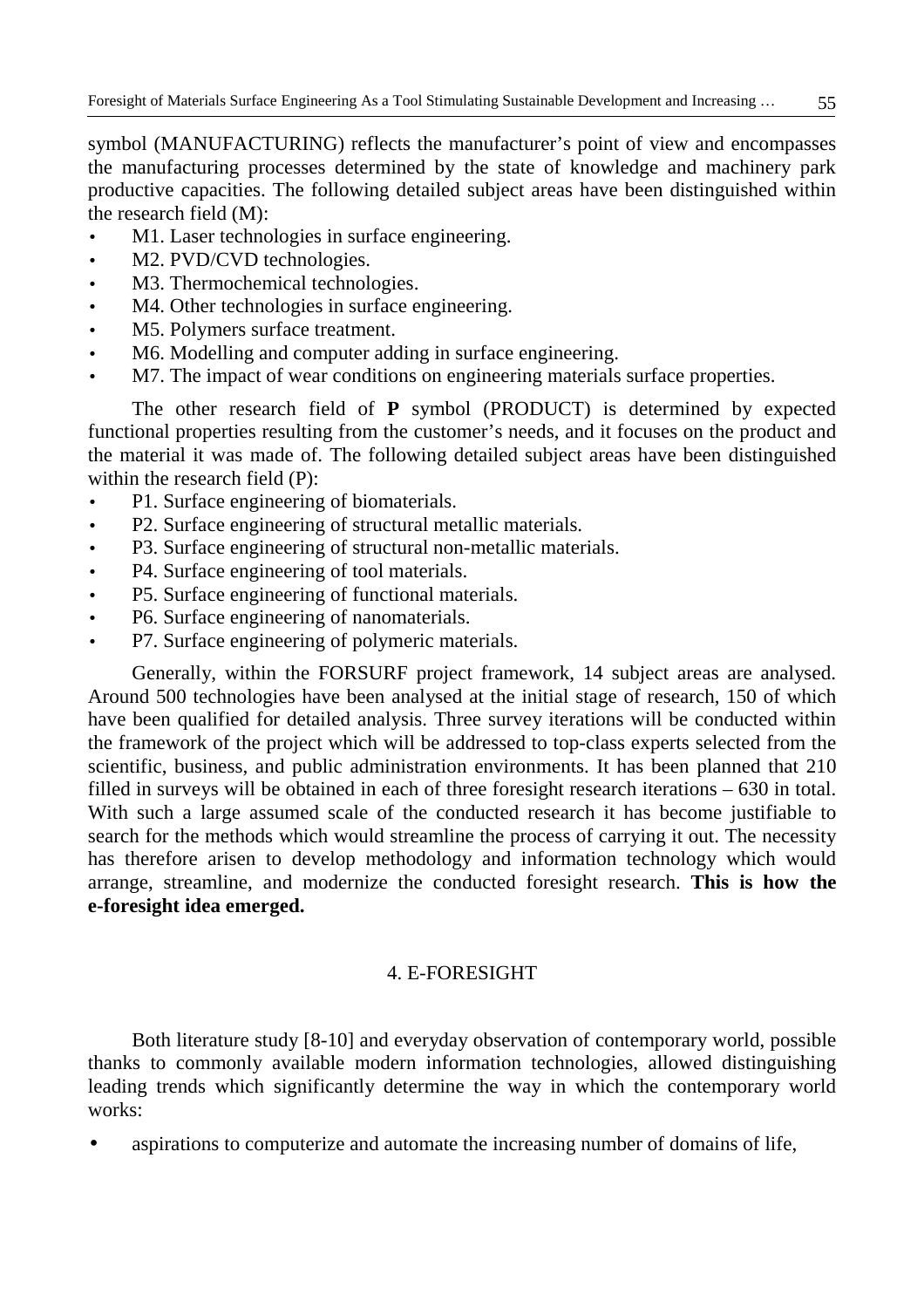- aspirations for continuous improvement which is manifested in the form of higher and higher quality in various domains of social and economic life as well as the growing number of innovations implemented in the economy,
- aspirations to develop information society which has access to and is able to make use of knowledge, information, and information structure for the purpose of efficient and economically justified achievement of collective and individual goals,
- aspirations for higher and higher emphasis on natural environment supported by the sustainable development idea understood as a process of integrating political, economic, and social activities while maintaining natural balance and stability of basic natural processes,
- aspirations for scientific prediction and shaping of the future in order to build knowledge-based economy and make appropriate use of currently available potential, having in mind the economic crisis and associated experience of many countries such as the United States, Island, Greece, Ireland, which distinctly shows how easy it is to waste the achievements of previous generations.

The results of literature study as well as the observations and individual experience gained when conducting the foresight research on the subject of materials surface engineering have become the contribution to the development of an original methodology of Computer Aided Foresight Integrated Researches Management (CA FIRM). The developed methodology is an integrated approach which allows gaining explicit and tacit knowledge from the top-class experts selected from the scientific, business, and public administration environments during the performance of three survey iterations. The proposed approach uses the synergy effect and eliminates unfavourable psycho-social phenomenon called by the author of the article as the "show-off effect". The **show-off effect** is manifested during direct meeting of people which serves to exchange views on a specific subject and consists in the fact that people are orientated to show themselves to their best advantage and promote themselves instead of sharing their knowledge.

In relation to already known and commonly used concepts [11],[12]: e-management, e-business, e-commerce, e-banking, e-logistics, e-sevices, e-administration, e-education, which always refer to the performance of particular activities using the computer networks, especially the Internet, the author of this work suggests to introduce the concept of eforesight on an analogical basis**. E-foresight** means conducting the foresight research using the Internet [13]. E-foresight is orientated to support the activities of two beneficiaries. The first group consists of foresight researchers, who can perform their work at any time and in any location, which combined with *teleworking* contributes to giving equal opportunities on the labour market as it allows the persons working from home, including mothers raising small children and disabled persons, to join the team of project researchers The other group of beneficiaries are the domain experts, who are direct participants of the conducted survey and can work according to the principle: *"I participate with my laptop in the foresight research at the time and place which are most convenient to me"*, thus contributing to a quicker and more effective acquiring of indirect and final research results.

In order to achieve the objectives of technological e-foresight, which come down to the identification of priority, innovative strategic research technologies and trends in respect of the analysed research field, with the use of computer aided foresight integrated researches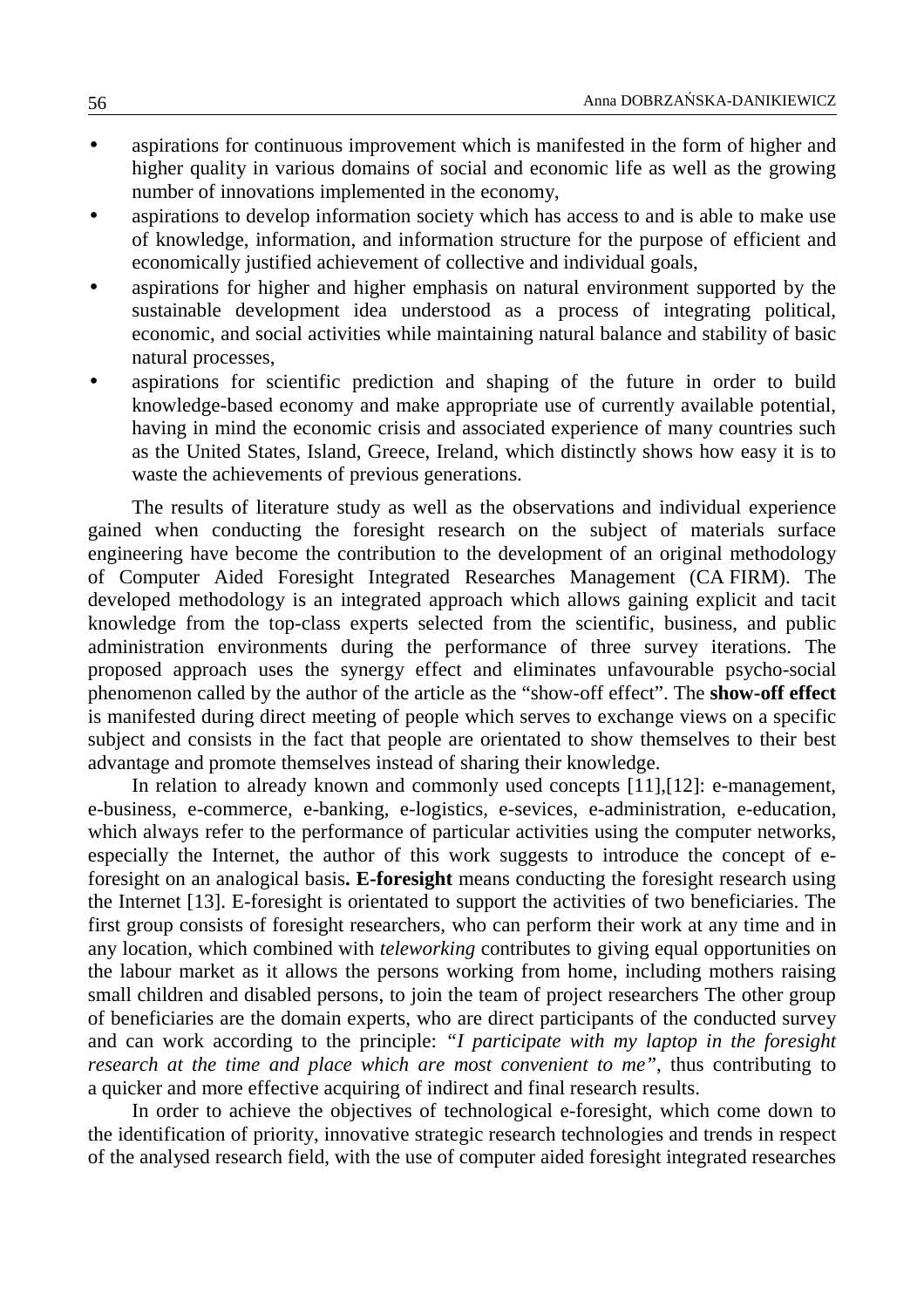management CA FIRM, it is necessary to develop the concept of functioning within the virtual organisation's cyberspace. The **Virtual Organisation** for Foresight Integrated Researches Management (**VO FIRM)** is set up to accomplish a long-term all-society objective which is a closer relation between science and economy and development of information society, thus increasing the importance of knowledge-based economy (KBE), seeking sustainable development and improvement in the quality of life. The computer tool which enables the achievement of such defined objectives and aims from the technical aspect is the **WebPlatform** for Foresight Integrated Researches Management (**WP FIRM)** allowing the management of virtual organisation in cyberspace.

# 5. METHODOLOGY OF CA FIRM

By implementing the methodology of computer aided foresight integrated researches management, the foresight project Head will be able to provide answer to the key question which is:

*Which of the technologies applied in a particular research field belong to the set of priority innovative technologies and the development of which strategic*  research trends in a particular research field will be of key importance for the *country within next 20 years?*

In order to answer the above research question it is necessary to execute the following **steps** of the computer aided foresight integrated researches management (CA FIRM):

- Division of wide research fields covered by the foresight subject into detailed subject areas.
- Carrying out three survey iterations addresses to the top-class experts selected from scientific, business, and public administration environments.
- Construction of technology value dendrological matrix presenting in a graphic form the separate technologies' potential and attraction value [14].
- Construction of methodological matrix for the environmental influence on particular technologies presenting in a graphic form the difficulties and opportunities created by environment for separate technologies [14].
- Construction of the matrix of strategies for technologies presenting in a graphic form the recommended strategies for behaviour in relation to particular technologies while taking into consideration the technology value (internal factors) and environmental impact (external factors) [14].
- Prediction of strategic research trends of key importance for the country within next 20 years within the area of the analysed research field using the artificial intelligence methods – self-learning neural networks, which constitutes a novel approach to the analysed problem, not used in the country.
- Construction of future scenario matrix presenting in a graphic form the expected visions of the future in respect of the analysed research field.
- Creation of technology information sheet Book containing the information sheets arranged according to ranking list and containing detailed description of each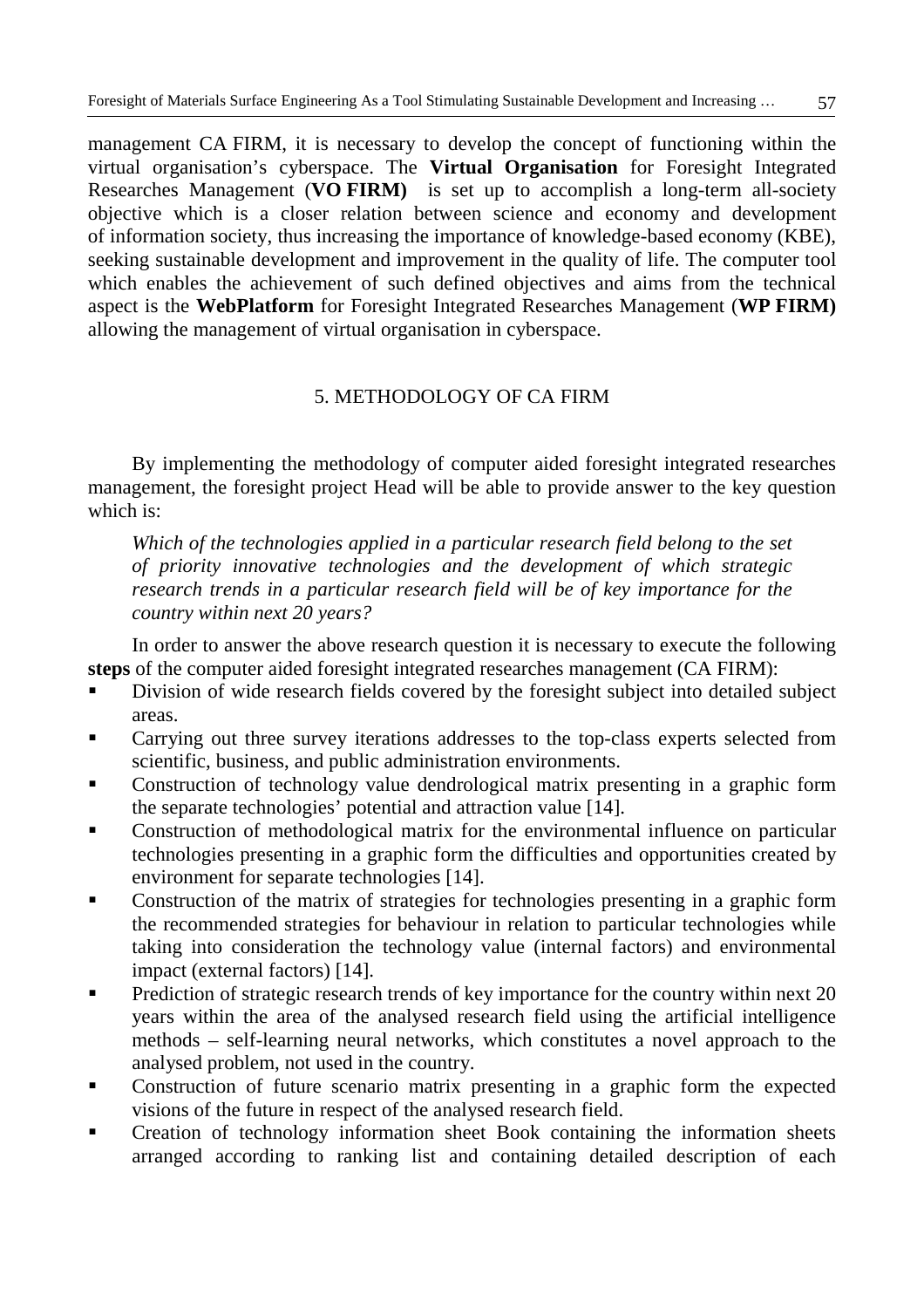technology classified into the priority innovative technologies group of a particular research field subjected to foresight research.

- Scientific compilation of research results using statistical methods (selected measures of location and measures of variability), allowing the analysed phenomena to be expresses in terms of numbers, which is possible by ensuring an appropriate scale of the conducted research (210 filled in surveys in each of three iterations – 630 in total).
- Objectification of the analysed research by introducing respondent credibility heuristic scoring assessment which allows to differentiate the answer weight of particular respondents, taking into account their professional competences (validation questions, cross-questions, particular group membership).
- Scoring assessment of satisfaction of domain experts participating in the computer aided foresight integrated researches conducted in the last (third) survey iteration in respect of similar research carried out in a traditional manner.

Separate steps of the computer aided foresight integrated researches management CA FIRM are arranged on a serial and parallel basis and allow the technological foresight process to be carried out in an organised, efficient, and modern way.

## 6. CONCLUSIONS

The development of materials engineering and engineering materials and biomaterials surface engineering is currently one of the key elements of science, science and technology, and innovative policy of Poland aiming at creation of information society, knowledge-based economy, and sustainable development. Similarly, the achievement of statistical increase in the quality of technologies implemented in the Polish industry is one of the important objectives which are to improve the quality and statistical stability of products launched into the market which consequently determine significantly the national economy competitiveness. The realisation of e-foresight described in this article is used for the purposes of scientific prediction and shaping of the future using modern information technologies: virtual organisation VO FIRM, WebPlatform WP FIRM, databases and neural networks. Implementation of the described e-foresight results in the economic reality aims at enhancing the cooperation between scientific and business environments in order to increase the Polish economy innovation and competitiveness. Conducted research will also serve for the future development of selected priority innovation technologies as well as taking advantage of opportunities and avoiding threats in accordance with the forecasts included in the constructed future events scenarios.

#### **REFERENCES**

<sup>[1]</sup> *Constitution of the Republic of Poland* of 2 April 1997, Journal of Laws 1997, No. 78, item 483, Chapter I, Article 5 (in Polish).